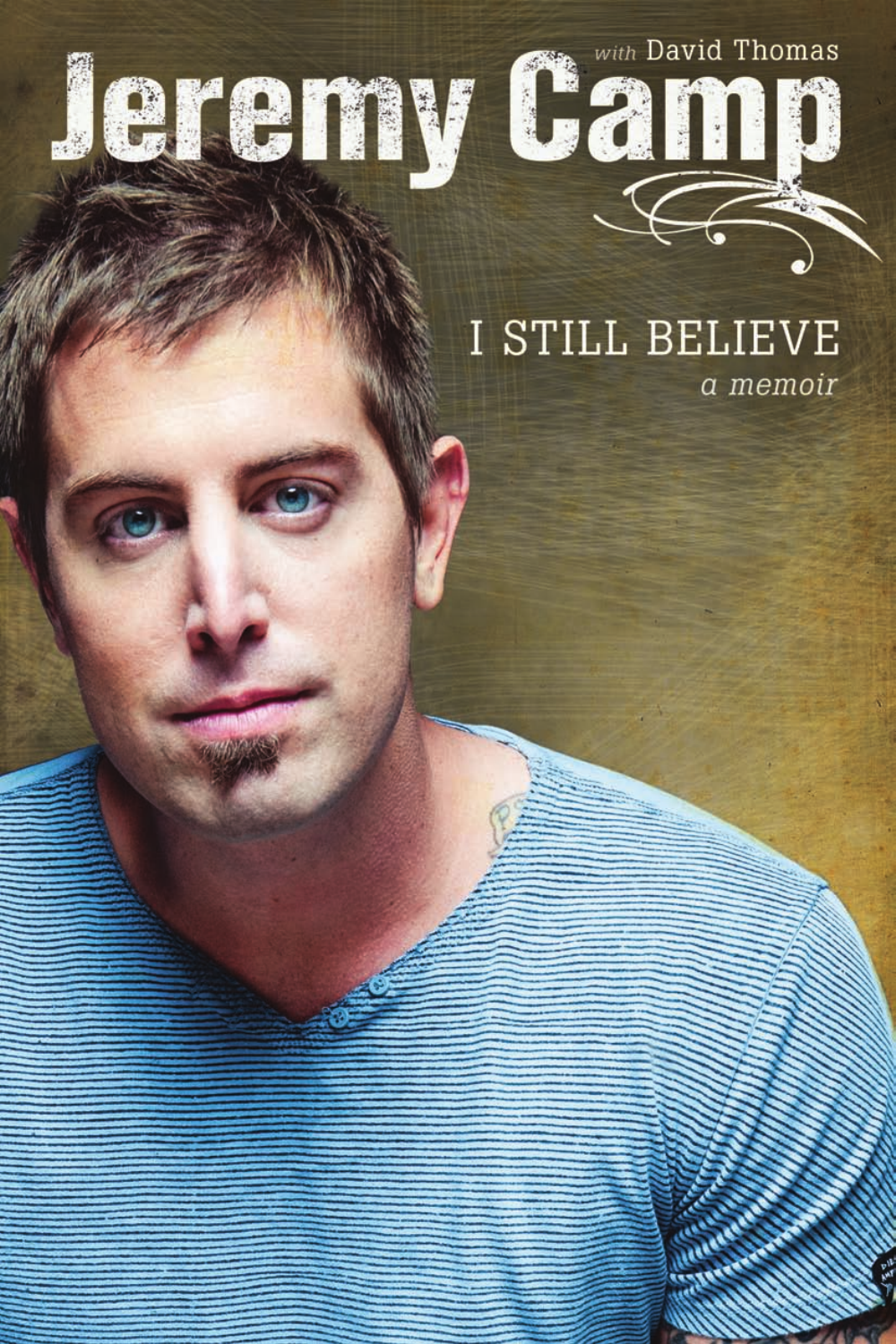## Praise for *I Still Believe*

Jeremy Camp is an extremely talented artist. But what many do not know is that he has suffered greatly in life. Out of this suffering many of the songs we have come to love have been born and have brought encouragement and comfort to untold thousands around the world. Now, for the first time, Jeremy Camp tells his whole story. This is a book you will want to read and then pass on to a friend. I heartily endorse it.

#### **Greg Laurie**

Senior pastor, Harvest Christian Fellowship in Riverside, California

Cancer. Love. Hope. Loss. Where do you turn when life is hard? In his new book, *I Still Believe*, Jeremy Camp shares his story personal, painful, and promise-filled. If you need hope in the midst of a hard season in your life, pick up a copy of this book. It will encourage you, challenge your faith, and point you to the One Who is Hope, Jesus Christ.

**Dr. James Macdonald** Senior pastor, Harvest Bible Chapel

Jeremy's music has always had a powerful impact on me, and now I know why. Behind his voice is a heart that's uniquely connected with God. Through his pain, grief, sorrow, and loss, his life has become a crucible where the Lord's love and mercy are real revelations. Reading Jeremy's story has reinforced my faith in Him who is able and alive!

#### **Bob Coy**

Senior pastor, Calvary Chapel Ft. Lauderdale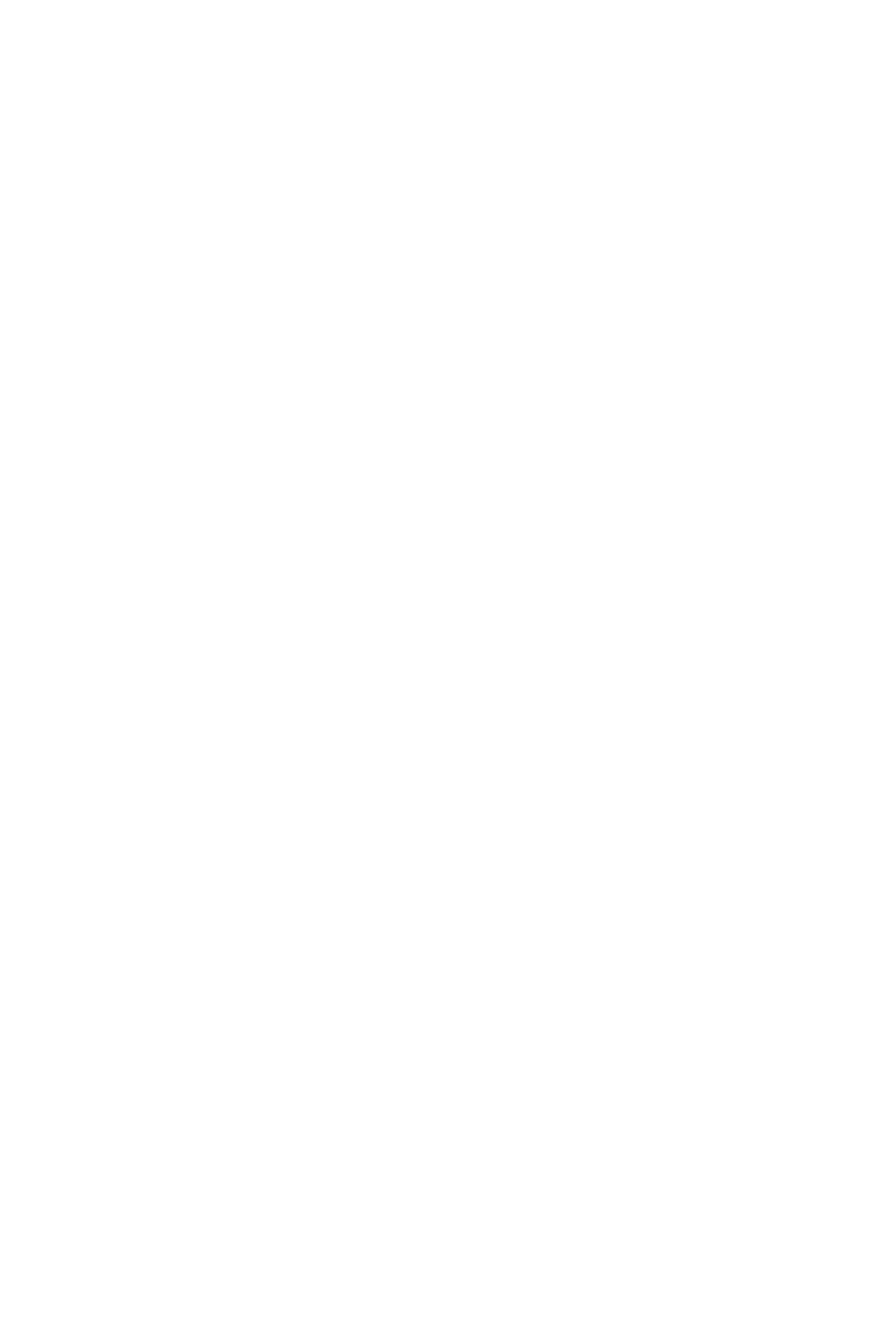



# I STILL BELIEVE a memoir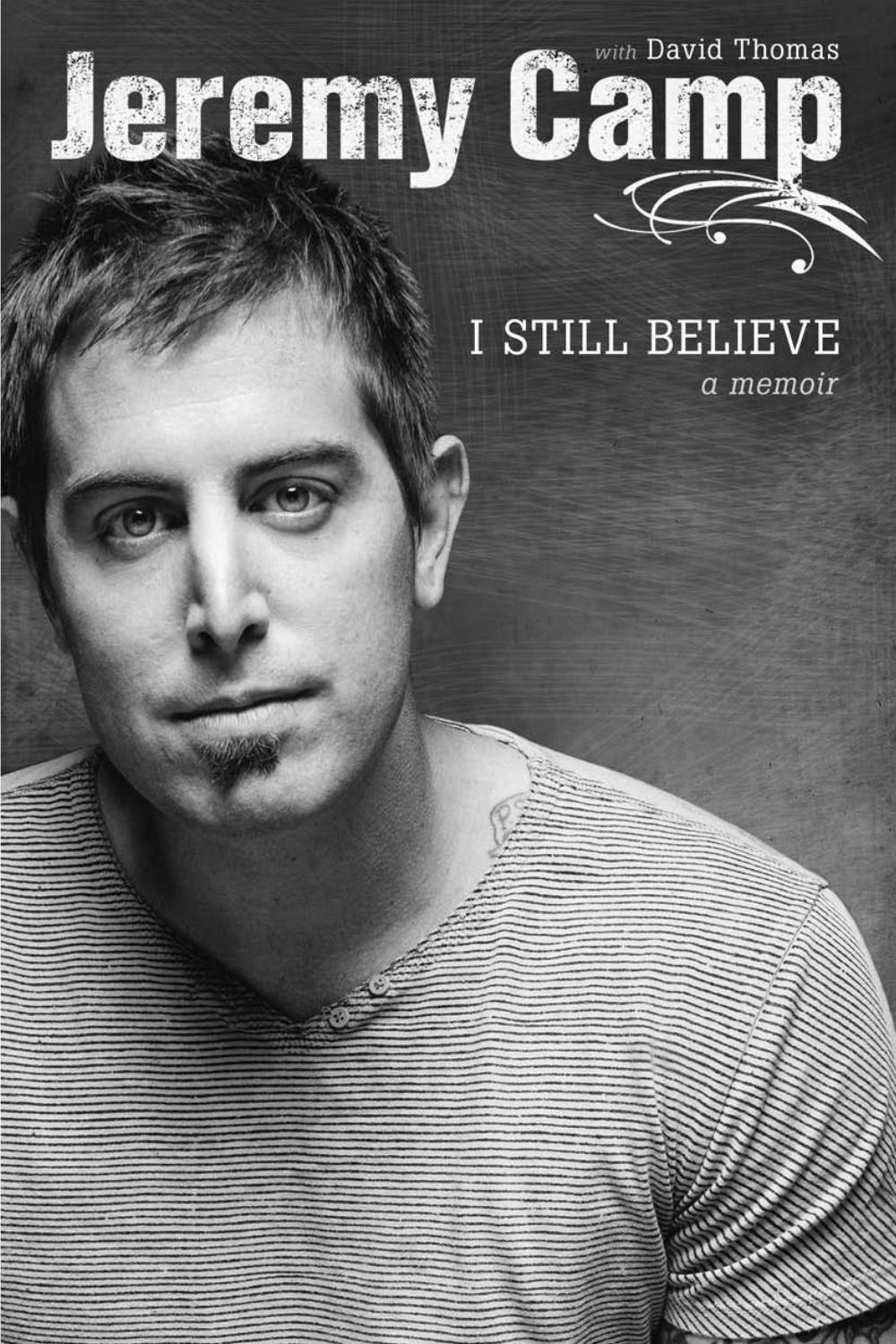Visit Tyndale online at www.tyndale.com.

*TYNDALE* and Tyndale's quill logo are registered trademarks of Tyndale House Publishers, Inc.

#### *I Still Believe*

Copyright © 2013 by Jeremy Camp. All rights reserved.

A previous version of this title was published in 2011 by Jeremy Camp LLC under ISBN 978-0-6154-6866-2. First printing by Tyndale House Publishers, Inc., in 2013.

Cover photograph by Lee Steffen. Used with permission.

All interior photographs are the property of their respective copyright holders and all rights are reserved. Jeremy and Melissa's wedding © Susan Anderson of Signature Prints Photography; in recording studio © Dale Manning; holding gold albums © Aaron Crisler/The Judy Nelon Group; playing guitar on stage © Gerry Leslie; Jeremy and Adie singing on stage © Karen Redmond, 2010; Jeremy and Adie's wedding © Karen Mason-Blair Photography; Camp family © Trevor Hoehne Photography; hand raised on stage © Scott Barkley Photography. All other interior images are from the author's personal collection and are used with permission.

Designed by Jacqueline L. Nuñez

All Scripture quotations, unless otherwise indicated, are taken from the Holy Bible, *New International Version*, ® *NIV*. (Some quotations may be from the previous NIV edition, copyright © 1984.) Used by permission of Zondervan. All rights reserved worldwide. www.zondervan.com.

Scripture quotations marked NASB are taken from the New American Standard Bible,® copyright © 1960, 1962, 1963, 1968, 1971, 1972, 1973, 1975, 1977, 1995 by The Lockman Foundation. Used by permission.

Scripture quotations marked NKJV are taken from the New King James Version.® Copyright © 1982 by Thomas Nelson, Inc. Used by permission. All rights reserved.

#### **Library of Congress Cataloging-in-Publication Data**

| Camp, Jeremy.                                                                 |            |
|-------------------------------------------------------------------------------|------------|
| [I still believe (Biography)]                                                 |            |
| I still believe / Jeremy Camp with David Thomas.                              |            |
| pages cm                                                                      |            |
| Includes bibliographical references.                                          |            |
| ISBN 978-1-4143-7559-5 (sc)                                                   |            |
| 1. Camp, Jeremy. 2. Contemporary Christian musicians—United States—           |            |
| Biography. 3. Christian biography. I. Thomas, David, 1968 June 21- II. Title. |            |
| ML420.C219A3 2013                                                             |            |
| 782.25092-dc23                                                                |            |
| [B]                                                                           | 2012035508 |

Printed in the United States of America

19 18 17 16 15 14 13 7 6 5 4 3 2 1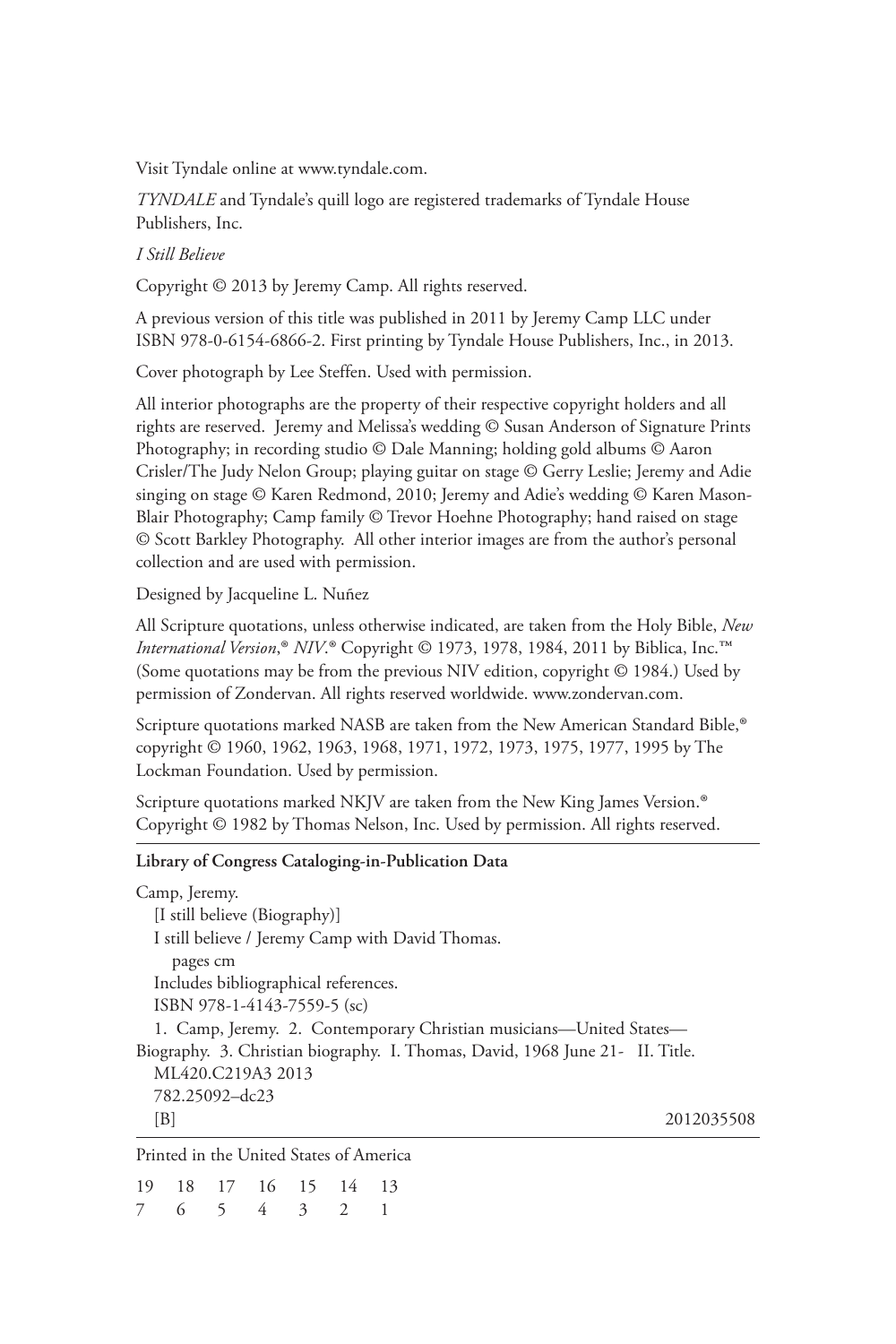*This book is dedicated to my family and friends who have helped me walk through this season of my life and who have held on to the Lord's faithfulness with me.*

### Contents

### [Prologue](#page-7-0) *vii*

- chapter 1: [It Starts at Home](#page-11-0) *1*
- chapter 2: Tug-of-War *11*
- chapter 3: Set Free *23*
- chapter 4: The Call *31*
- chapter 5: Heading West *43*
- chapter 6: The Gift *55*
- chapter 7: Broken Up and Broken *67*
- chapter 8: "Just One Person" *77*
- chapter 9: Walking by Faith *85*
- chapter 10: Seeking Hope *99*
- chapter 11: "It's Time" *107*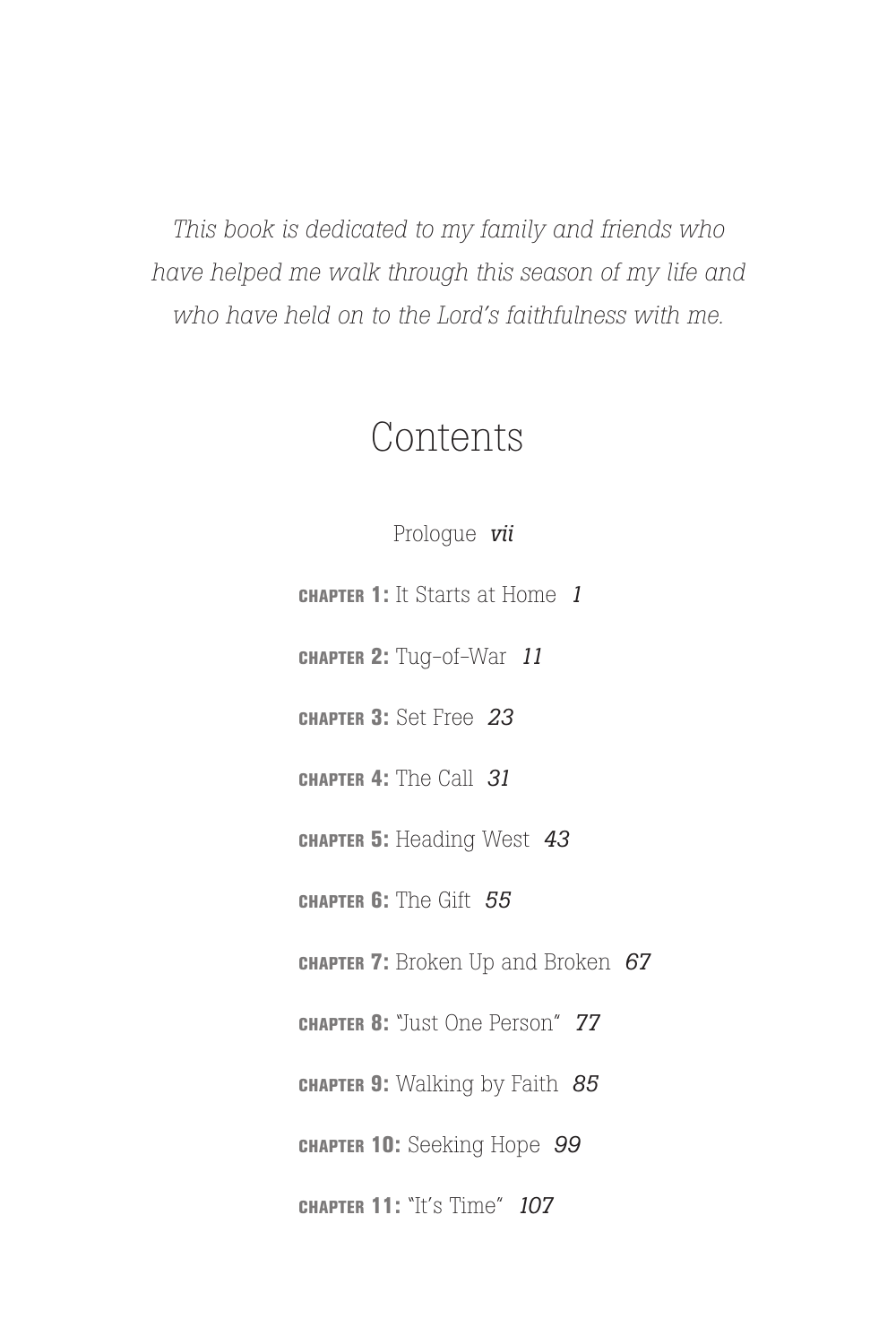#### **vi || I Still Believe**

chapter 12: Why? *119*

chapter 13: Breaking Through *133*

chapter 14: Falling in Love Again *147*

chapter 15: All about God *161*

chapter 16: Reaching the Roots *173*

chapter 17: All That Truly Matters *181*

chapter 18: There Will Be a Day *191*

chapter 19: I Still Believe *203*

Notes *213*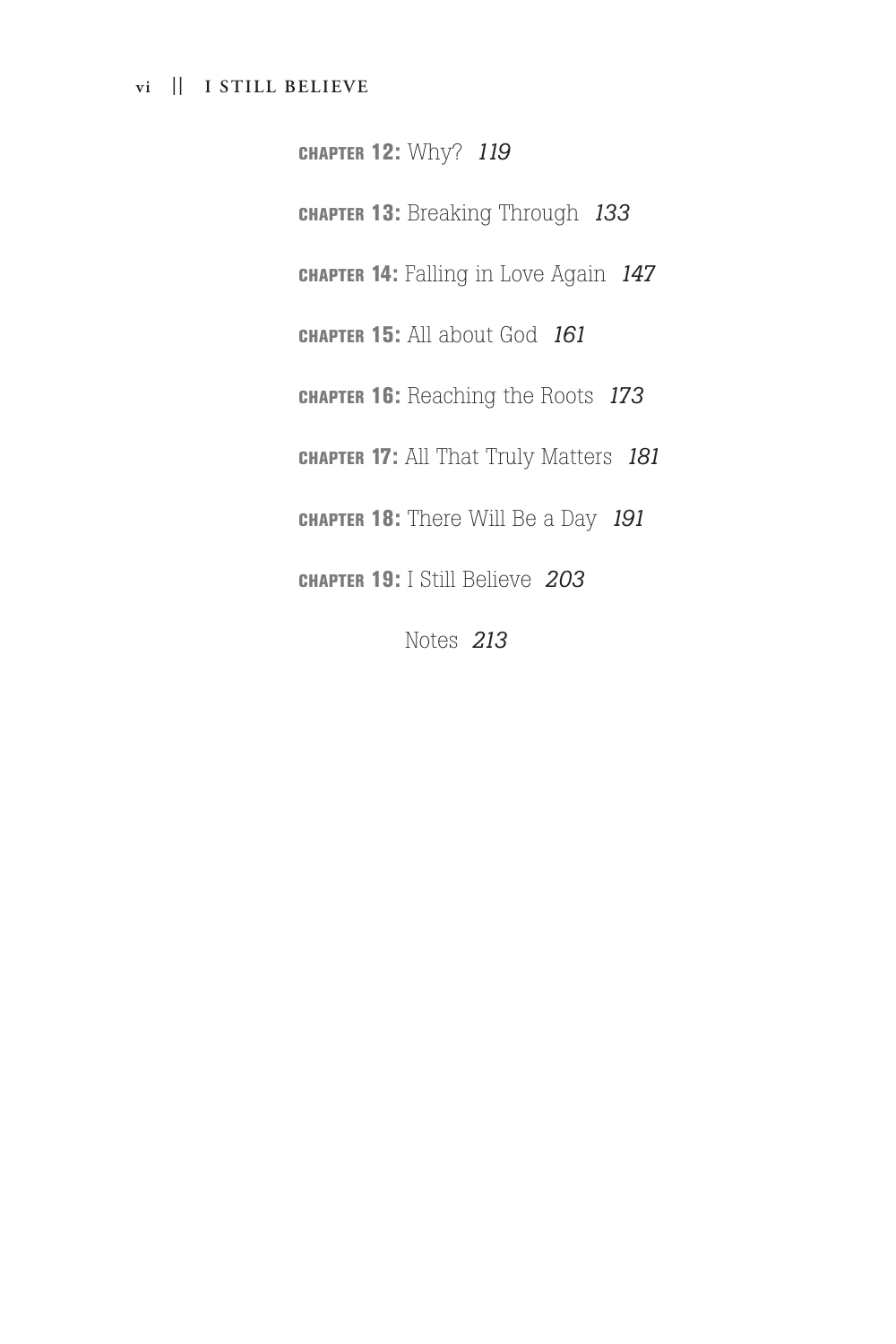# <span id="page-7-0"></span>PROLOGUE

### "Pick up your guitar."

I didn't want to. I didn't want *anything* to do with music. It had been two weeks since Melissa had gone to heaven. My wife was only twenty-one, and we had been married just three and a half months when she passed away from ovarian cancer.

I sat on the couch in my parents' living room alone—alone in many ways.

For two weeks, my life had been in a fog that wouldn't lift. Once everything had seemed to make so much sense; now nothing made sense. Doctors had told us Melissa's cancer was gone. We had married with the dream of having kids and working together in ministry—I through music, she through women's ministries and Bible studies. But then we barely had the chance to begin living out our dream.

My Melissa was gone, and I wondered where God was too. I wanted to pray, but in my despair, I wasn't sure what even my own thoughts were. I tried to pray, but I didn't know where to begin. Whatever weak words I did manage to send God's way seemed to be getting lost in the fog engulfing me.

*Do you really hear me, God?*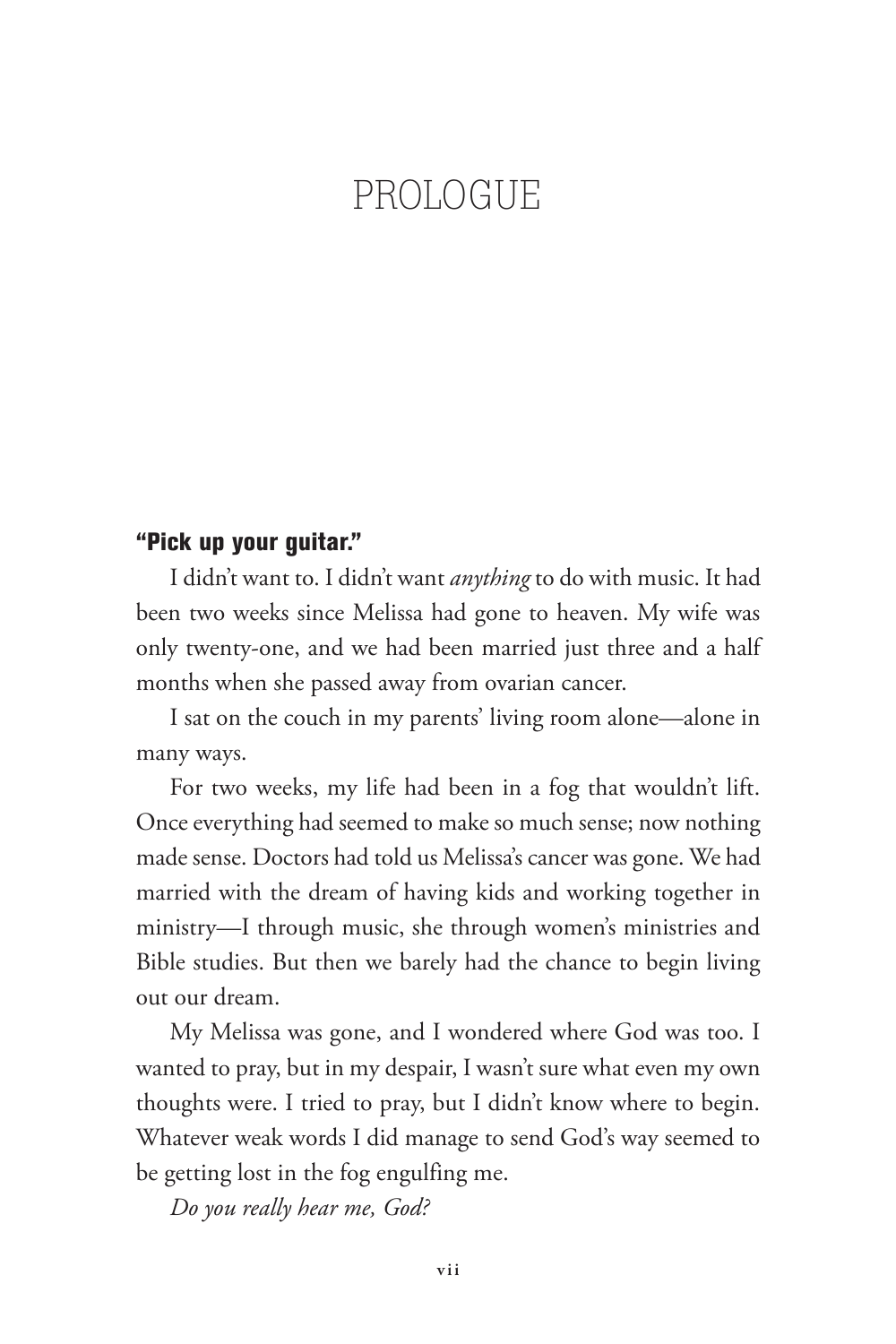*Do you really care about every situation? God? Are you near?* "Pick up your guitar."

For the first time since Melissa's death, I felt that God was answering me. His words came crystal clear into my heart.

But I didn't want to pick up my guitar. I didn't want to go back to music or to anything I had done before. When I had written songs in the past, I wrote what my heart felt. Now I felt nothing. I was numb. I was physically and emotionally drained. I had nothing to offer.

*No, Lord—no. The last thing I want to do is play my guitar.*

"Pick up your guitar. I have something for you to write."

I relented and mindlessly strummed some chords. I didn't understand why I was playing, but I kept going. Then emotions welled up within me. Tears formed in my eyes. Words—actual thoughts—came to me, and I spoke them as I played.

*Scattered words and empty thoughts seem to pour from my heart.* For the first time in two weeks, I was able to express how I felt. *I've never felt so torn before, seems I don't know where to start.*

I quickly found a pen and notebook and returned to the couch.

*But it's now that I feel Your grace fall like rain from every fingertip, washing away my pain.*

I jotted down the words as they continued to come to me.

*I still believe in Your faithfulness. I still believe in Your truth. I still believe in Your holy Word.*

The words were pouring out, not from my mind, but from deep within my soul.

*Even when I don't see, I still believe.*

I alternated between playing the tune and writing in the notebook until I softly sang and penned the final words: *In brokenness I can see that this was Your will for me. Help me to know You are near.*

I leaned back, struck by the words that had come to me and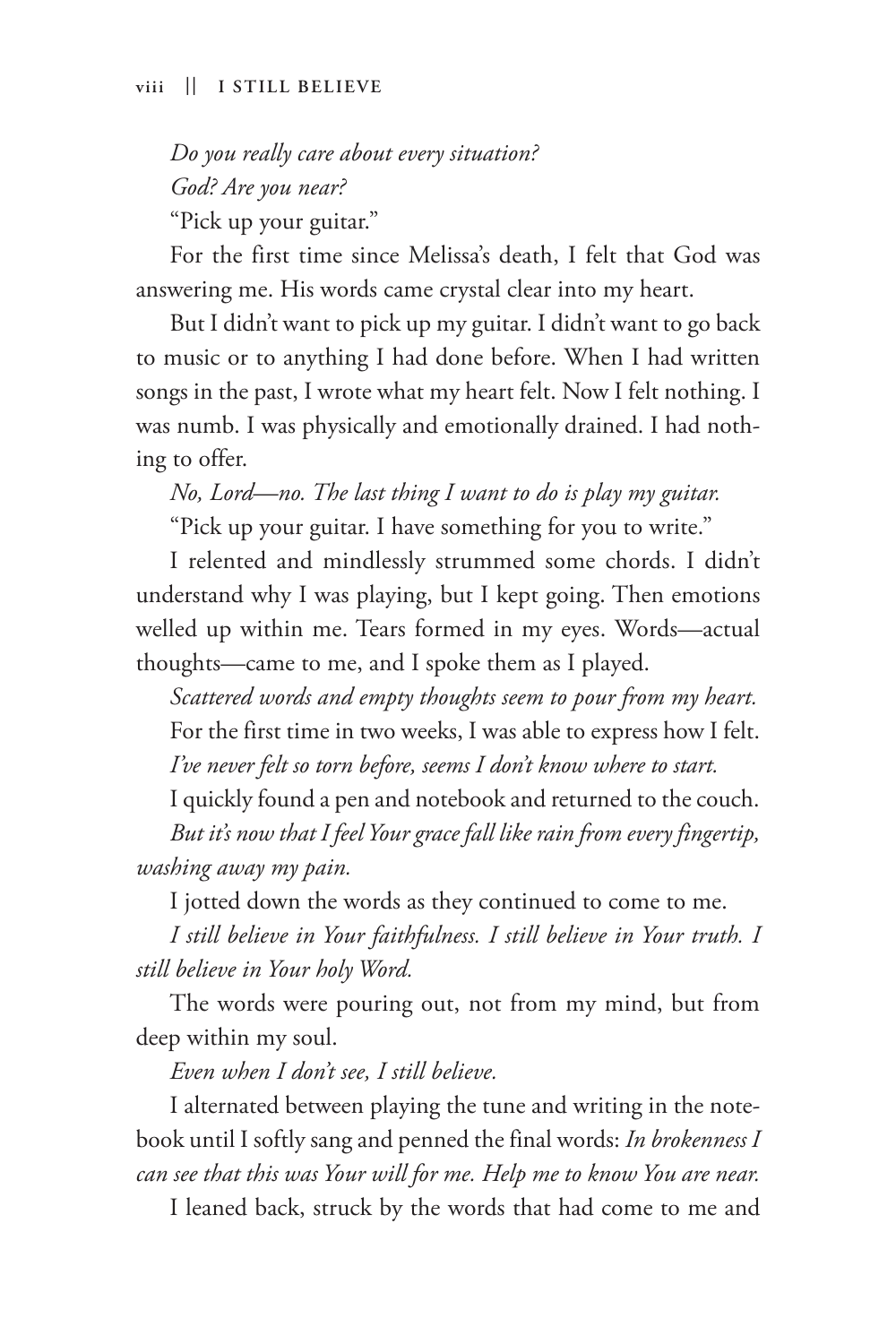completely unaware of how God would use those words to speak to others who, like me, felt abandoned in life's deepest valley. Who needed hope. Who needed encouragement to allow God to dig into the depths of their souls, down to the very foundation of their faith, and then to discover the resolve to declare, "I still believe!"

I wrote "I Still Believe" in ten minutes.

But, in essence, I had been writing the song all my life.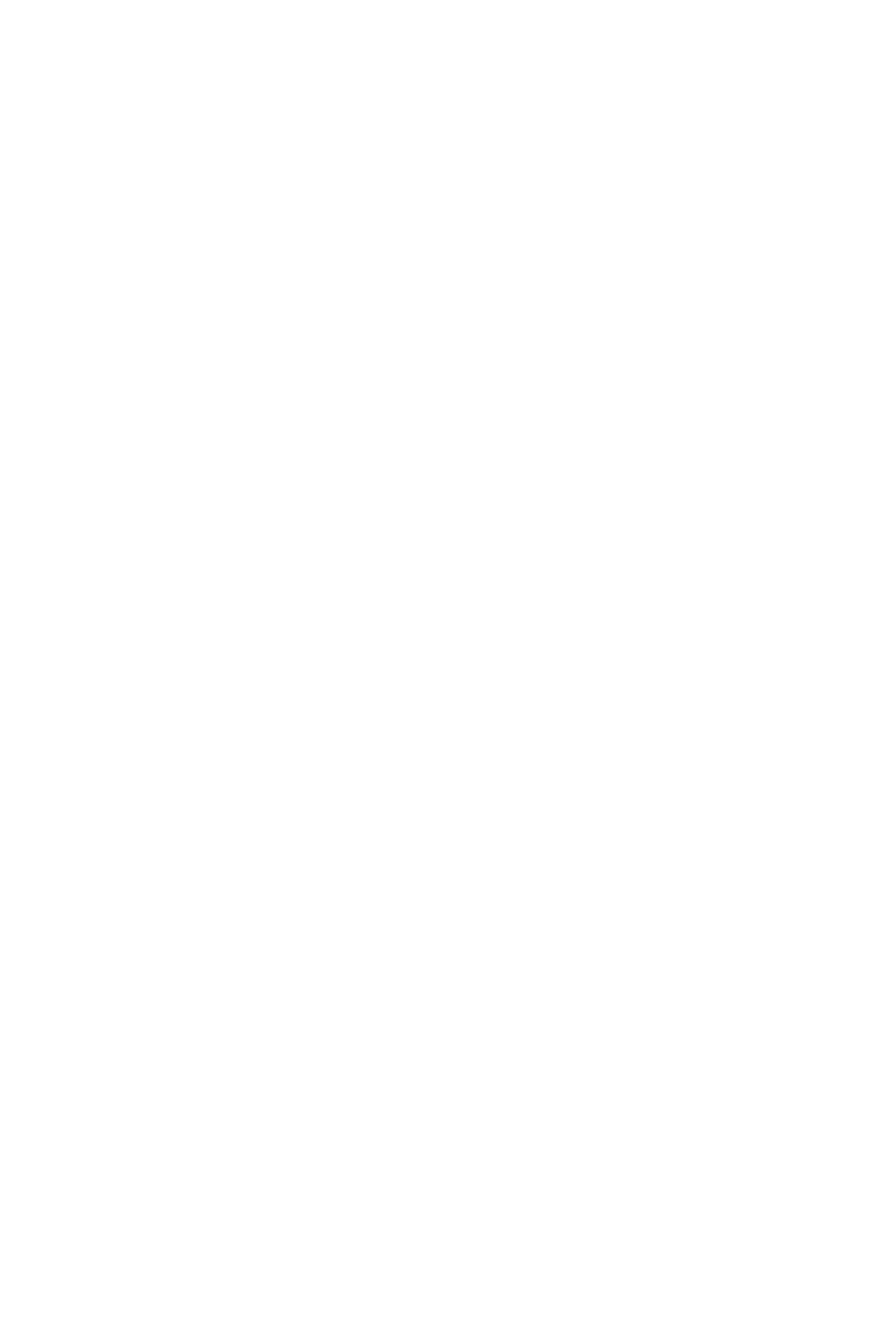# <span id="page-11-0"></span>CHAPTER 1 It Starts at Home

Faith and family. Looking back, it is fitting that my healing in the aftermath of Melissa's passing began to take place back in my parents' home in Lafayette, Indiana.

I had left home for California to attend Bible college. It was in California that I found my path in ministry. It was there that my music career began to develop. It was there that I met God's partner for me in ministry. But after Melissa's memorial service, when the path I thought had been laid out for me suddenly disappeared, when my faith had been shaken in a way I had never imagined possible, all I knew to do was to go home.

Faith and family are seamlessly knit together in my life's story.

My parents provided me with what they did not have growing up: a Christian home. That in itself was a miracle.

Imagine a drunk man, with his equally loaded friend, staggering into a church on a Sunday evening and then answering an altar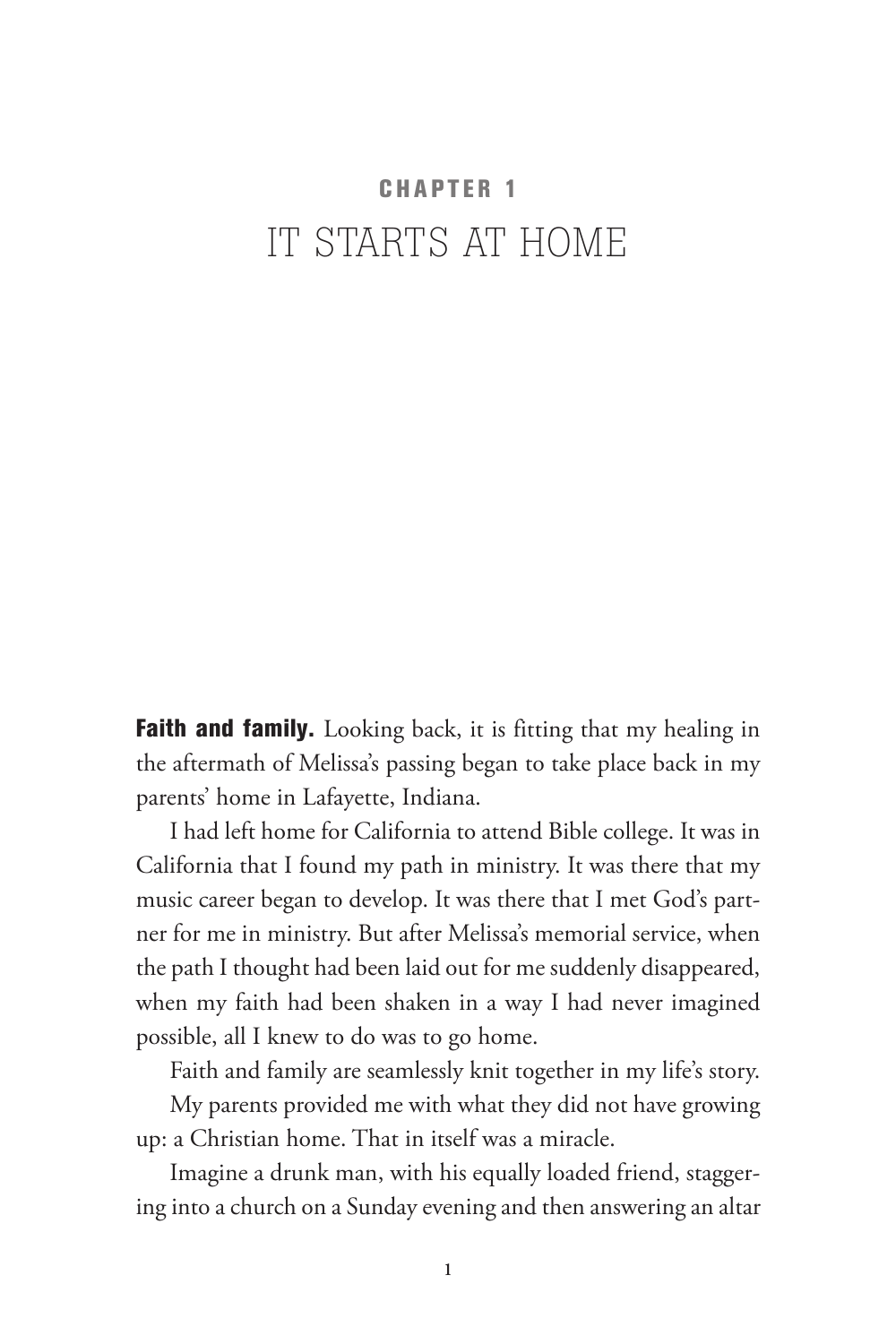call to accept Jesus as his Savior, and you have my dad's remarkable conversion story.

My dad, Tom—or "Bear," as his friends called him—dropped out of school at age sixteen because he had gotten heavily into alcohol and drugs. (He later earned his GED and attended college.) My dad has a life-of-the-party, let's-have-some-fun-here personality, and when he was growing up, he didn't have any trouble finding the parties or convincing others to join in his type of fun.

My mom, Teri, was the classic good girl in school. She grew up in a stable home environment. A good student, she had plans and goals. She had been accepted to Purdue University when she met and began dating my dad during her senior year of high school.

Their relationship was the talk of the hallways—but not in the head-cheerleader-dates-the-quarterback kind of way. The comments were more like "What is *she* doing going out with *him*?"

She had fallen for my dad's likable personality and found him easy to talk to. But because of his heavy drinking and marijuana use, my dad had trouble landing steady work. So my mom scrapped her plans to study interior design in college and started working instead. My parents became popular party hosts. My dad was selling pot by then, so you can imagine their types of parties and the partygoers they entertained.

After learning my mom was pregnant, my parents moved in together, and my sister, April, was born out of wedlock in 1975. Having a newborn cut back on the parties in the home, but my dad's lifestyle continued further down the wrong path. His drinking increased, and he began to use and sell cocaine. The more he drank, the more violent he became.

About a year and a half after April was born, my dad was battling depression and realized his life was spiraling out of control.

"I don't know what's wrong with me," he told my mom. "I feel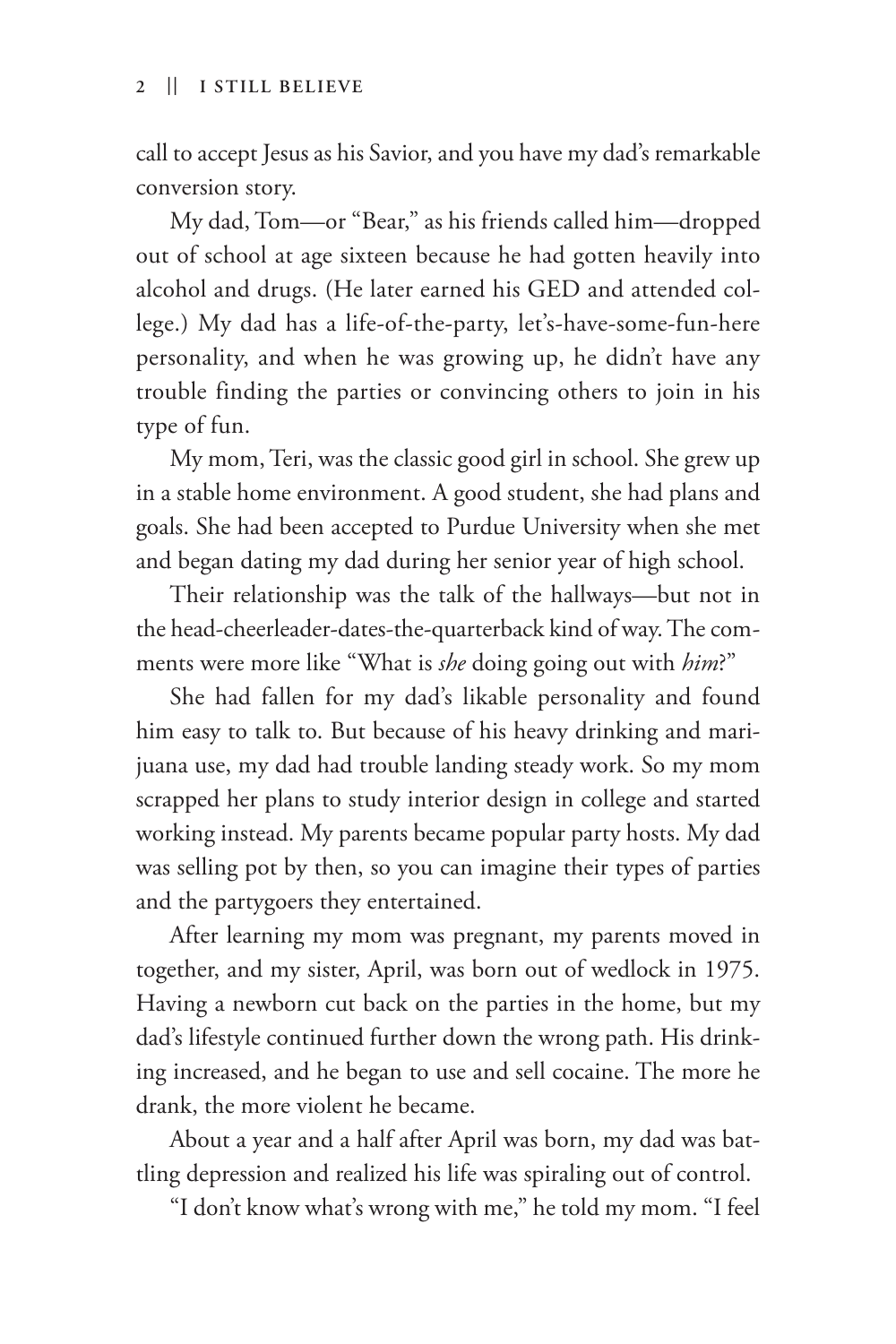so empty inside. It's not you. It's not April. The drugs aren't making me happy. I don't know what's wrong."

"Do you need to see a psychiatrist?" my mom asked him.

"No," my dad replied. "I need to talk to a minister."

On Christmas Day 1976, my dad was noticeably depressed. My mom thought he might harm himself, but when she tried to console him, my dad said, "I have to go to church, and I have to go now."

They drove from church to church that evening, looking for one that was open. Finally, they found one where a couple of people were inside practicing music. My parents walked in and quietly sat in a pew, but the musicians never spoke to them, probably because they looked more like hippies than regular churchgoers. They remained in the pew for a while until my mom asked my dad if he felt better.

"Yes," he said, and they left.

Four days later, on a Wednesday evening, my parents again decided to look for a church.

When my dad was young, a sweet neighbor lady named Meb had taken him to church with her from time to time. One of those times, when my dad was eleven, he had gone forward to accept Christ. Without a family to keep him spiritually connected, though, he eventually got away from church. He had brought up spiritual topics with my mom early in their relationship, but Christianity stayed something he thought about and questioned in his heart, and it never became more than that. But at least he had that church background when he analyzed his own life and reached the conclusion that he needed to make a serious change. He had tried just about everything else, but deep in his heart he knew what the truth was and that the Holy Spirit was drawing him.

My mom had attended church in spurts when she was growing up, with her mom taking her and her dad staying home except on Easter and a few other special occasions. Her mother had bought a book of Bible stories that my mom had enjoyed reading as a child.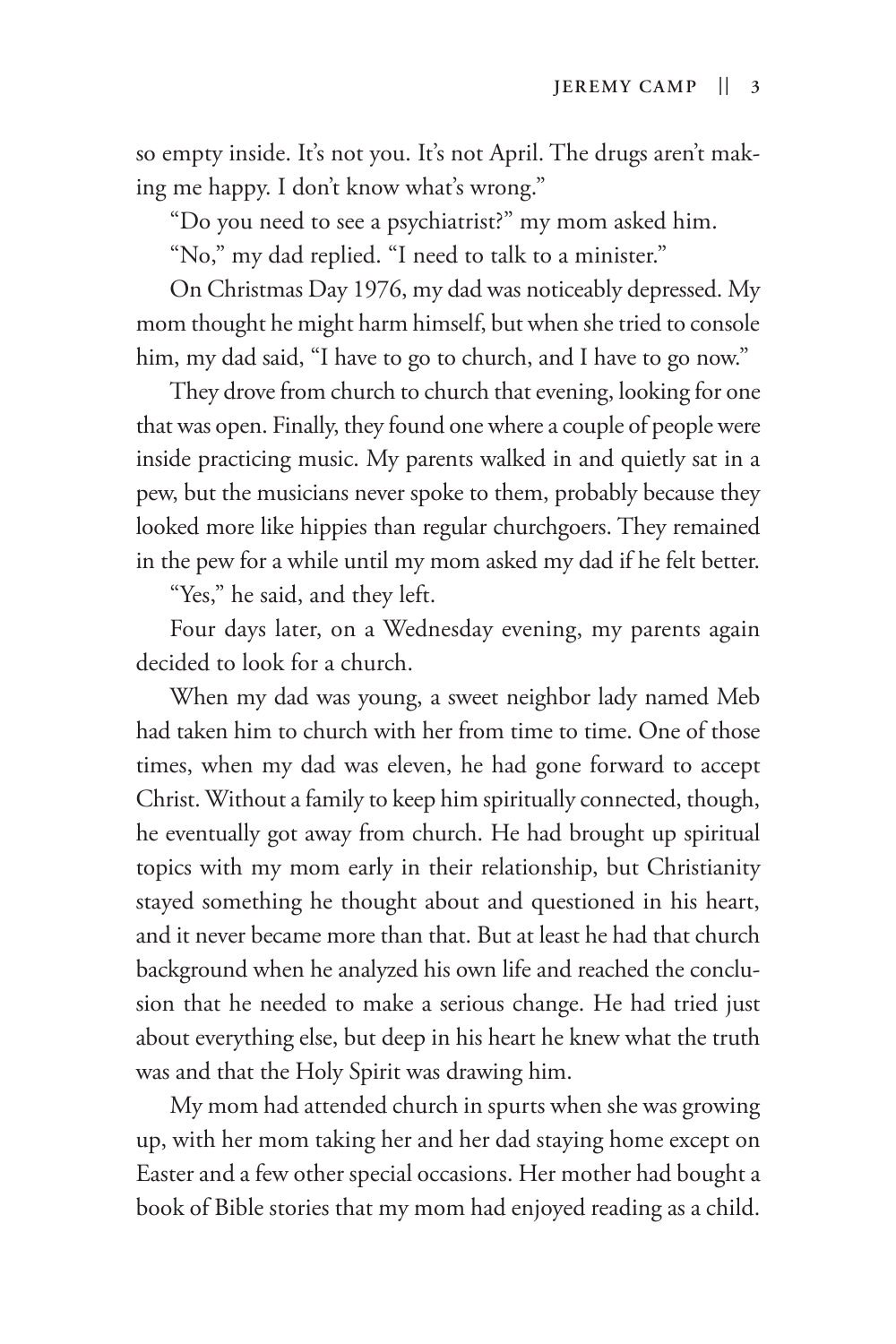But while she knew about Jesus, there was never a time when my mom had developed a relationship with Him. With my dad showing a trend toward dangerous behavior, she was open to a church providing the change he needed.

A few days after Christmas, my dad said again, "I have to talk to a minister. I know where we can go—Meb will be at church."

My dad knew where his former neighbor would be on a Wednesday night. When they arrived at the church, the service had just ended and people were on their way out. As expected, Meb was there. A big smile crossed her face when she saw my dad. When my dad said he needed to talk to a minister, she introduced my parents to her pastor. The four of them sat down, and my dad explained his problems and described how he felt a void in his life.

The pastor identified the problem as unconfessed sin and explained that the void in his life was one only Christ could fill. My dad agreed. The pastor then led my parents through a prayer asking for forgiveness, although my mom prayed more out of embarrassment and the potential awkwardness of *not* praying in that small of a group.

After the prayer, the pastor gave my parents a short and direct list of changes they needed to make: "You need to get married, change the way you dress, cut your hair, and get new friends."

My parents understood the need to give up the drugs and alcohol. But they were confused about how they could come up with a completely new set of friends overnight. And as for the way they dressed, they could barely afford the clothes they had. How were they supposed to afford an all-new wardrobe?

My dad initially had a problem with marriage. He had been briefly married when he was sixteen. His girlfriend got pregnant, so they married. But when she had a miscarriage, they decided they didn't want to be together and divorced after less than six months together. There had been a few times in the past when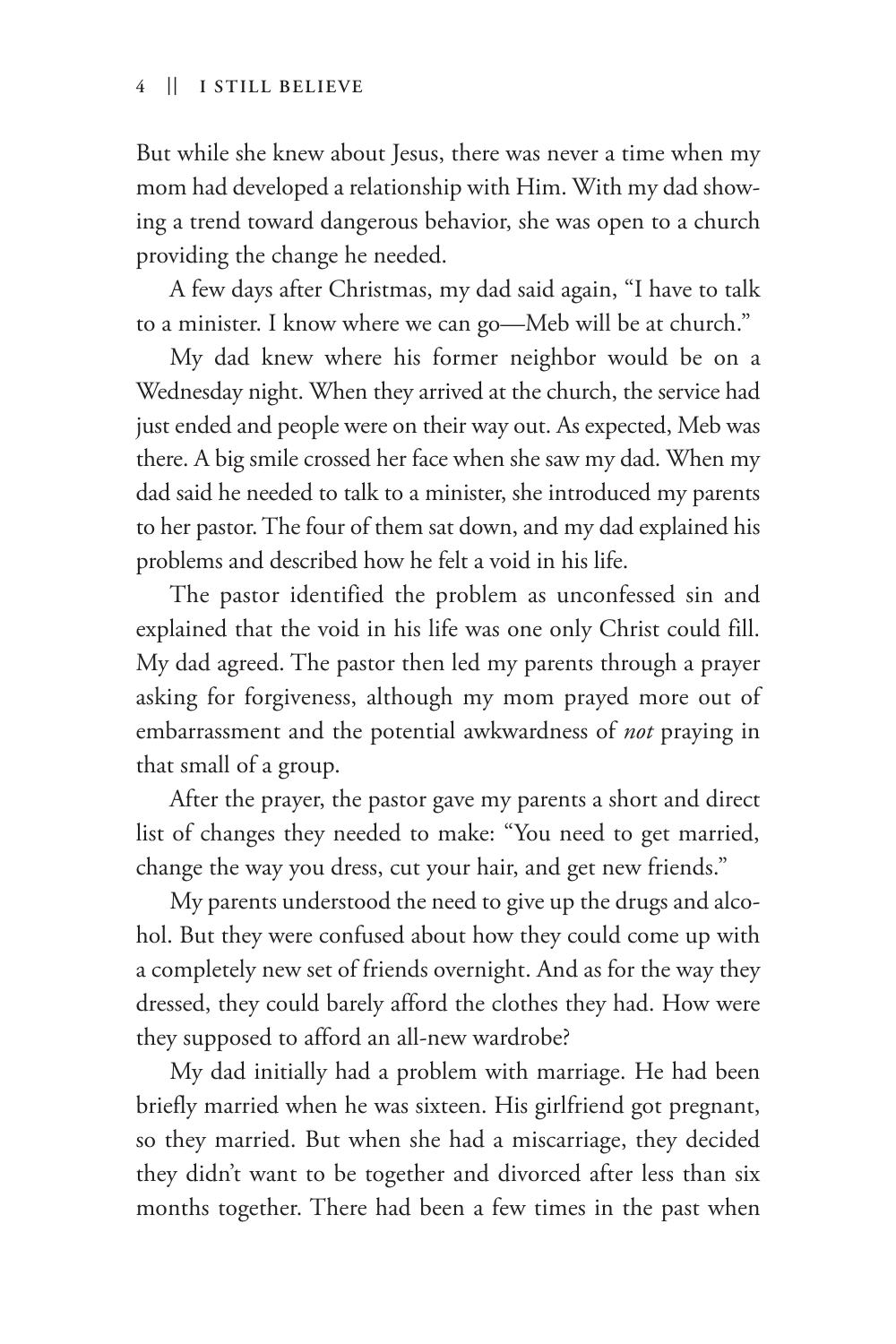my dad had asked my mom if she would marry him if he asked. She kept saying she would, but my dad never asked. He told my mom he had no interest in marrying because he had never seen a good marriage—not when he was growing up and not for the few months he was married. But as he considered what the pastor had said about needing to marry, he agreed.

The pastor gave my parents a Bible, but he didn't give them any practical help for how to make the changes he told them they must make.

As a result, they left the church asking themselves, *How can we do all that?*

### Changed for Good

The Bible the pastor had given my parents was a King James Version. Reading was difficult for my dad, and the King James was even more of a challenge, so my mom read to him from the Bible. They continued to talk about church, and my mom mentioned that coworkers had been talking to her about Jesus and had said my parents would be welcome at their church regardless of how they looked or dressed. My dad agreed to try it.

They planned to attend the Assemblies of God church on the first Sunday evening of the new year—January 2, 1977. My dad helped a friend move that morning, then went out with his friend that afternoon.

As my mom was getting ready for church, he called.

"Where are you?" she asked him.

"I'm at a Mexican restaurant."

She knew he was at the only local restaurant that served beer on Sundays. "Have you been drinking?"

"Oh, just a little."

When my dad came home to pick her up for church, he and his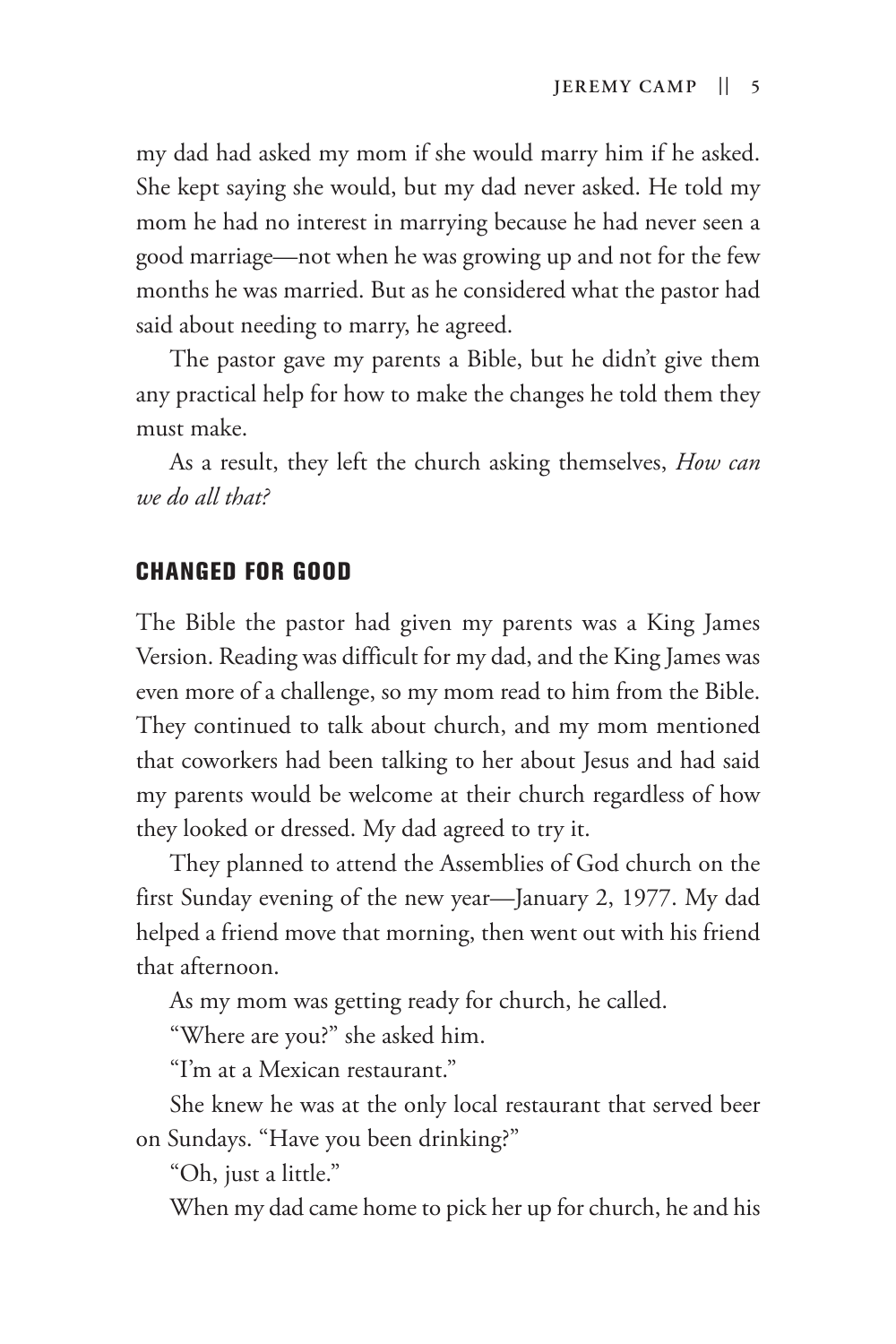friend were laughing about how they had been busting out lights at the restaurant. They had been drinking more than "just a little."

My mom started crying. From the night they had prayed at Meb's church, neither of them had used drugs or alcohol—not even on New Year's Eve. "There's no way I'm going to church with you guys," she told him.

My mom's mother was watching April that evening, so when my mom saw how drunk my dad and his friend were, she immediately left for church alone.

Because it was a Sunday evening, the crowd of about three hundred wasn't as large as for a morning service. About eight rows of folding chairs at the back of the sanctuary had been roped off so the people would sit closer to the front. My mom took a seat by herself in the middle of the last available row. Shortly after the service began, she heard a commotion behind her. She looked over her shoulder to see my dad and his friend stumbling through the doors in the back.

My mom's first reaction was to hide. She turned back toward the front, slumped in her seat, and tried to blend in with the others in front of her. It didn't work. My dad and his friend spotted her and made their way toward her. But not by walking down the aisle and quietly slipping into the row where my mom was sitting. My dad started off on the most direct route from point A to point B—by stepping over the roped-off rows of chairs!

My mom continued to look forward while everyone else turned their attention to the two drunken chair-jumpers. My dad and his friend plopped down right next to my embarrassed mom, and the friend chattered away.

An usher seeking to calm the ruckus came over and asked my dad's friend if he would like to sit next to him, and my dad's drinking buddy obliged.

Up front, the pastor talked about being delivered from the bondage of drugs and alcohol. A couple of times during the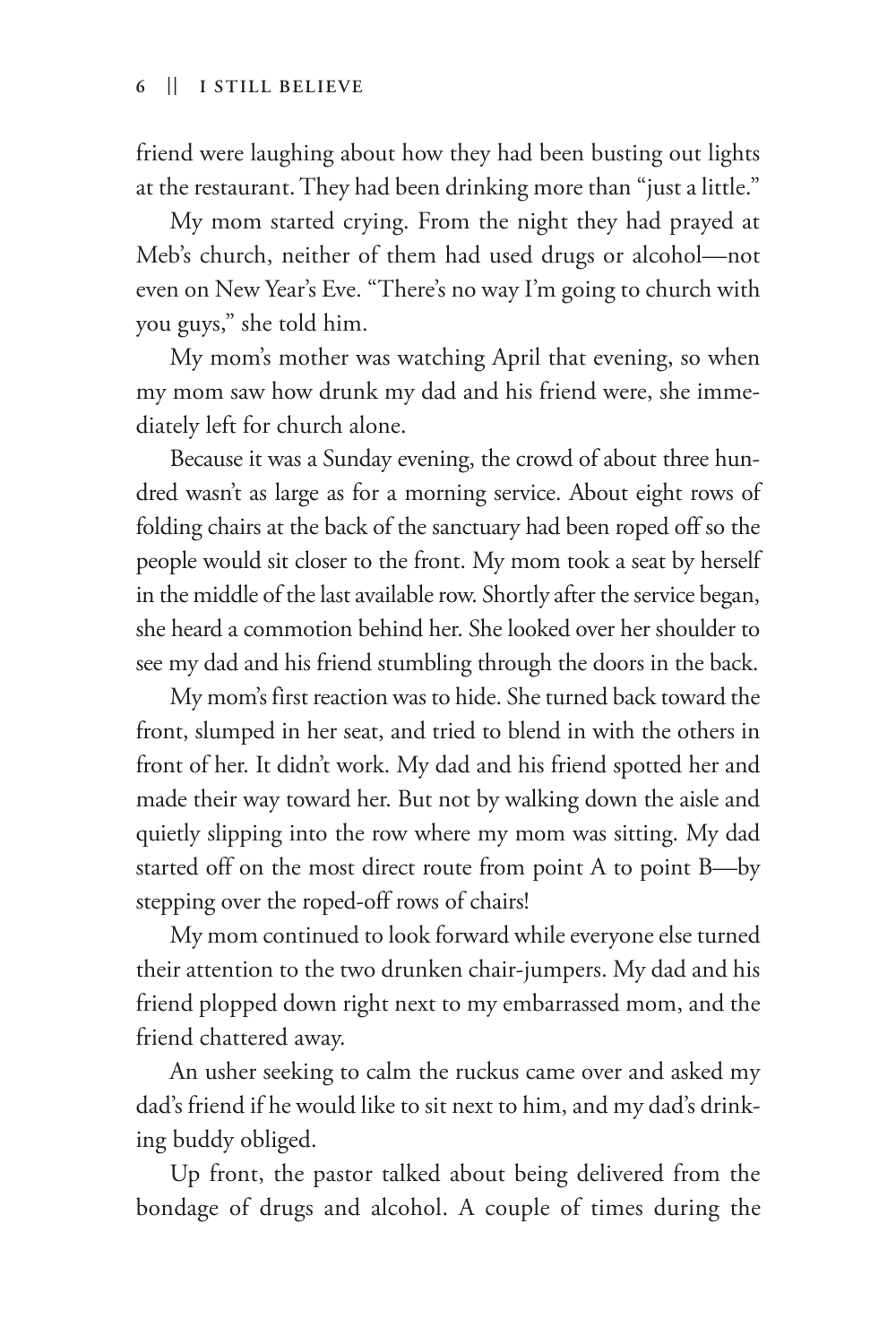message, my dad's friend left his seat, ran over to my dad, said, "Man, Bear, this guy knows what he's talking about!" and then ran back to his seat next to the usher.

As the pastor preached, my mom noticed tears rolling down my dad's cheeks. The pastor's words really struck home with my dad, who cried throughout the message.

When the pastor concluded and asked if there were those present who would like to come to the altar to ask Jesus into their hearts, my dad's friend ran forward while my parents hesitated, both thinking, *Haven't we done this already?* When a youth pastor approached and offered to take them to the front if they wanted to answer the pastor's call, they stood and made their way down the aisle too. The congregation gathered around the three of them at the altar and prayed for them. With all of them crying, my mom was just relieved that the guys were going to change. My dad was immediately delivered from drugs and alcohol and walked out of that church sober.

My parents later learned that alcoholics and hippies were the pastor's least favorite types of people, but he had still welcomed my dad and his friend into the church that night. The church members had been praying for a revival to break out in their church, and one began that night when, of all people, two drunk hippies answered the altar call. God does work in mysterious ways!

The pastor wound up having many opportunities to share what he called the "whosoever ministry," exhorting the body of Christ to minister to whomever God brought into their paths.

Instead of focusing on outward things, the members of that church encouraged my parents to get into the Word and into fellowship with other believers. They gave my parents a copy of *The Living Bible* to take home and suggested they begin reading the Gospel of John. John's manner of expressing the love Jesus had demonstrated for all mankind through His death and resurrection deeply impacted my mom. She had a revelation that, like my dad had been, she also was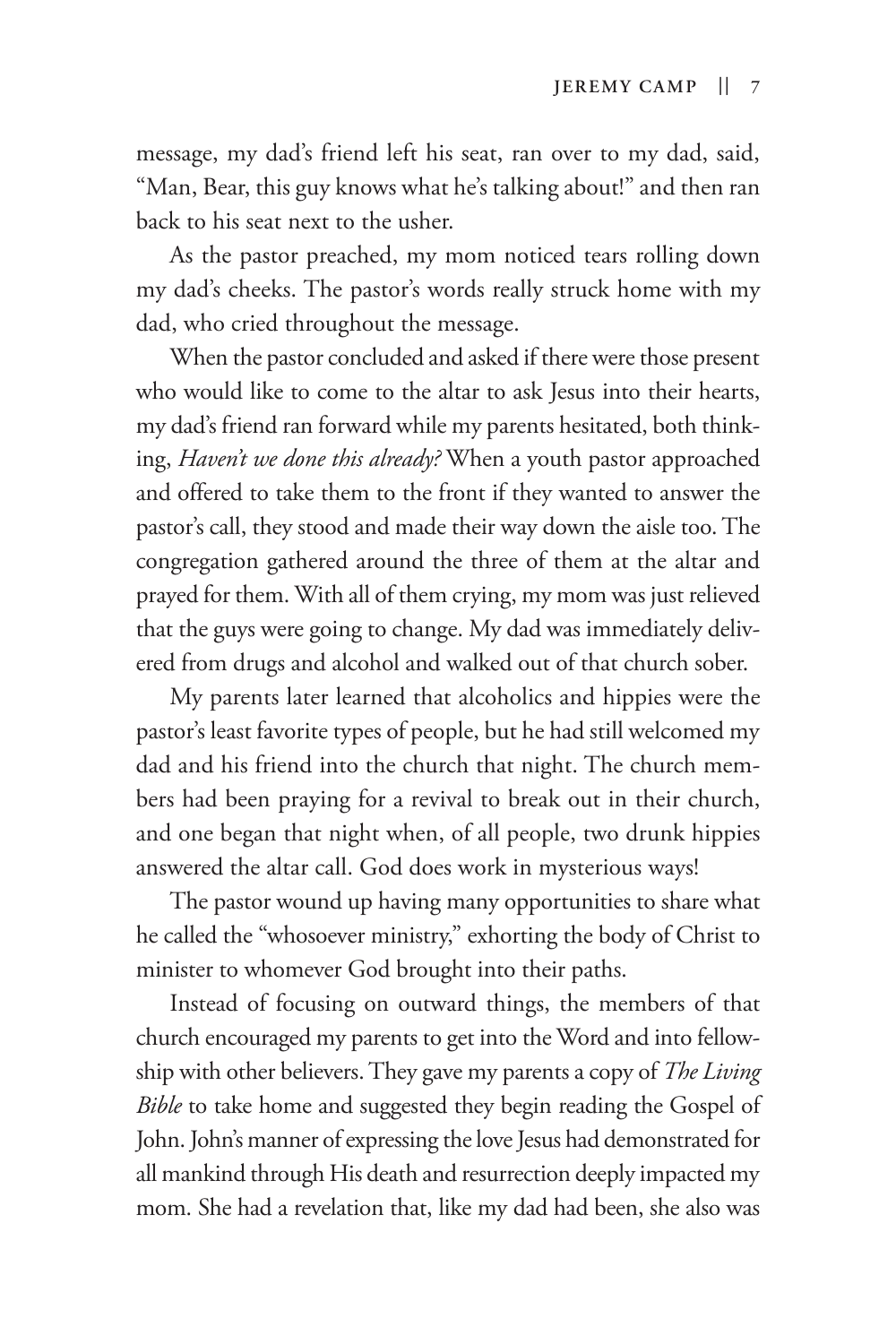a sinner in need of salvation. One night, in her favorite living room chair, she said, "Lord, I am sorry." That became her life-changing moment. She asked Jesus to come into her heart and prayed, "I will go anywhere, do anything. Whatever you ask, I'm yours."

That was quite fitting, considering their contrasting personalities: my dad came to Christ in a public, very emotional setting; my mom did so in a private, quiet moment. Yet the immediate impact of their decisions was the same: their lives were completely changed.

On January 22, 1977, in that same Assemblies of God church, they were married. From that day forward, they modeled the type of relationship that God prescribed in Scripture and poured the foundation of faith on which I would be raised.

I was born almost a year later, on January 12, 1978. Eight years later, April and I were joined by our brother Jared. Two years after that, Joshua came along. Josh was born with Down syndrome, and he is a blessing who completed our family in more ways than one.

Our parents' decisions to become Christians certainly didn't lead to a life of smooth sailing for them and our family. It was just the opposite, in fact, because we encountered our share of struggles. And not all of us kids always walked the path our parents wanted us to follow.

But all along our journey together, we always knew where to turn for answers to life's questions: to God's Word and to each other. And that pattern has remained unchanged as we Camp kids have progressed into adulthood and started our own families. Our family has incredible stories of God's loving mercy.

### Learning at Home

Before my dad dropped out of high school, he had a difficult time focusing while reading—probably from his abuse of drugs and alcohol. As I grew up, however, my dad was constantly reading the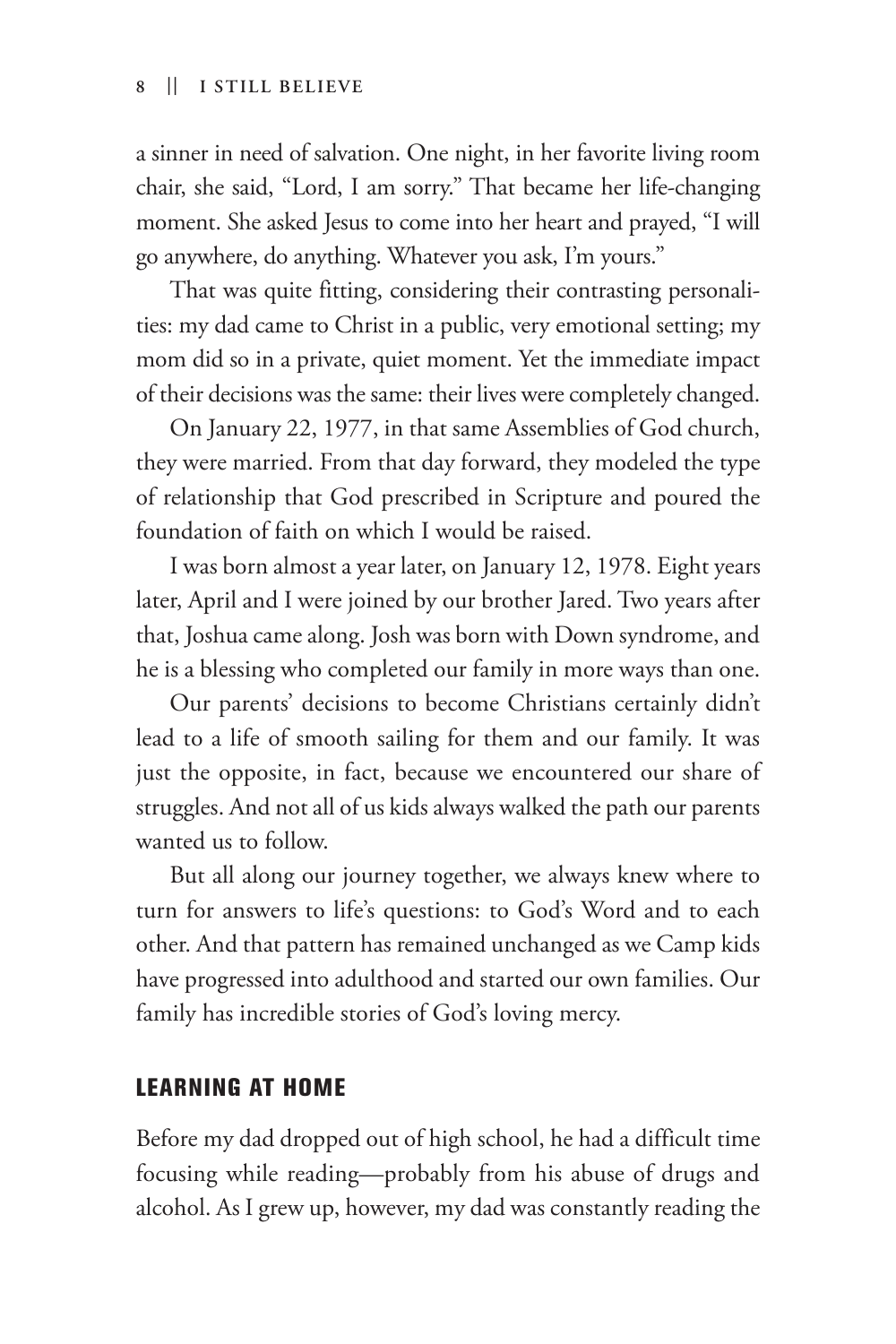Bible. He said because of his struggles in school, he had hated to read books before becoming a Christian. But he certainly loved to spend time studying God's Word. In fact, for a short time we lived in Springfield, Missouri, so my dad could attend Central Bible College and prepare for entering full-time ministry.

My family was always heavily involved in church. We were one of those families who were in church practically every time the doors were unlocked. My parents attended and led Bible studies. We would have friends over to our house, and my dad would play his guitar and lead worship right there in our living room. My mom and dad shared their faith with anyone they met, telling them about the complete transformation God had made in their lives.

The impression I have of my parents from when I was younger is how real they were. They were the same at home as they were in church. They wouldn't go to church and worship with raised hands, talk like a Christian should, and then return home and act or speak differently. They didn't compartmentalize their lives. They were who they were because that *was* who they were; the changes God made in their hearts were complete and were reflected in every area of their lives. I credit my parents' consistency in living the Christian lifestyle as the reason I never became jaded toward Christianity growing up, not even during the years when I wandered from the straight and narrow path.

The phrase "he has a shepherd's heart" perfectly describes my dad. He is a great listener who truly cares about people. I remember people sitting in our living room pouring out their hearts, and he would not just listen, but intently listen. He is such a people person, and people obviously love being around him.

My dad is hilarious, too. After becoming a Christian, he remained the life of the party—just different types of parties. We would go camping—yes, the Camps went camping—and my dad would